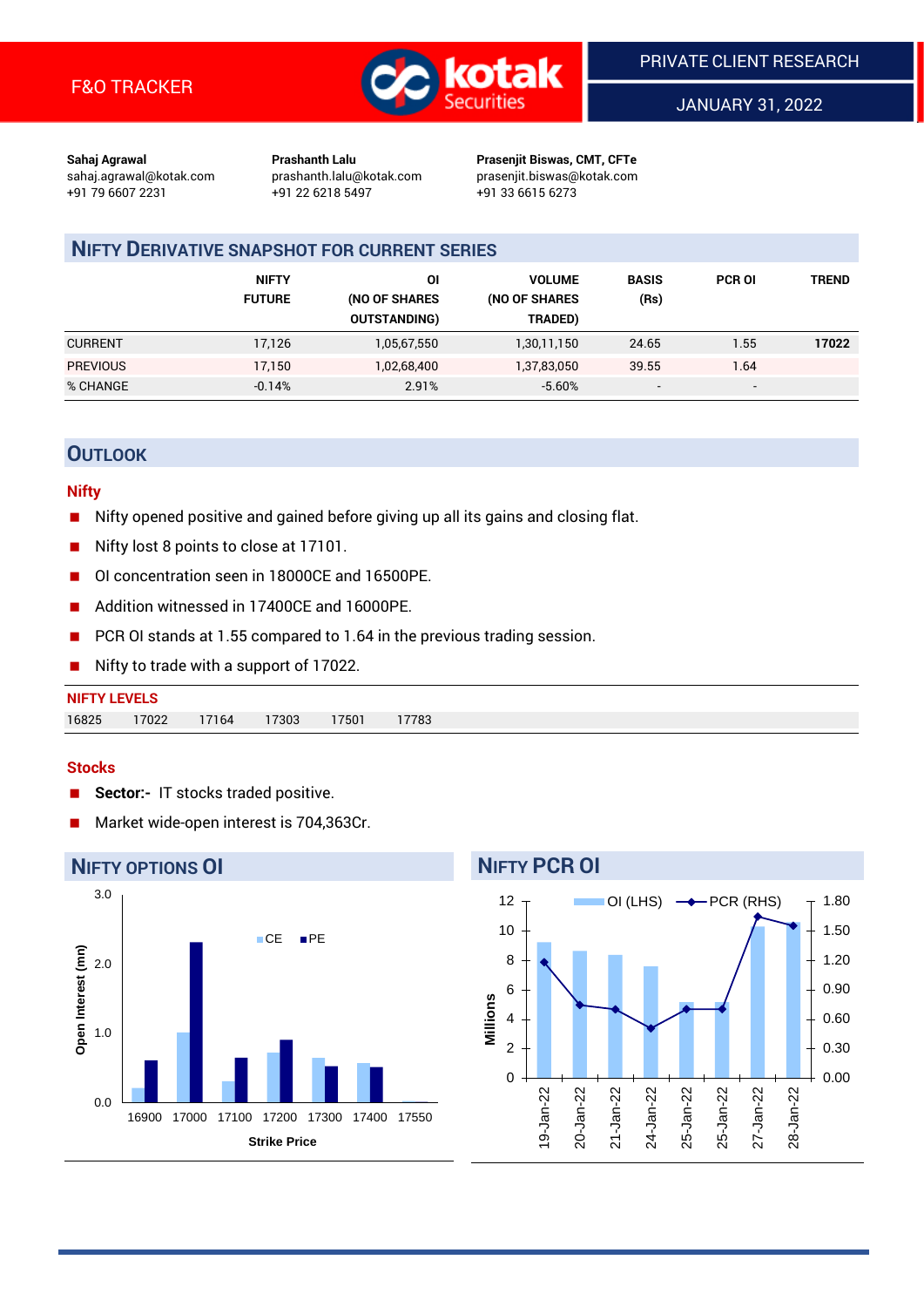# **FUTURE STATISTICS**

## **OI INCREASE**

| <b>SYMBOL</b>     | ΟI    | ΟI          | <b>PRICE CHG</b> |
|-------------------|-------|-------------|------------------|
|                   | (%)   | (SHARES)    | (%)              |
| <b>BATAINDIA</b>  | 40.2% | 11,12,650   | 6.0%             |
| <b>ALKEM</b>      | 37.9% | 2,76,400    | 1.1%             |
| <b>DIXON</b>      | 18.7% | 6,69,500    | 0.0%             |
| <b>CHAMBLFERT</b> | 14.5% | 32.86.500   | $-5.0%$          |
| ONGC              | 14.3% | 4,21,42,100 | 1.9%             |
| <b>INDIGO</b>     | 14.2% | 32.08.500   | $-0.3%$          |
| <b>BSOFT</b>      | 14.2% | 51,27,200   | 1.6%             |
| <b>AUBANK</b>     | 14.0% | 30,99,000   | $-0.3%$          |
| <b>AARTIIND</b>   | 11.8% | 22,04,050   | 1.9%             |
| <b>NTPC</b>       | 11.0% | 5.48.73.900 | 3.8%             |

| <b>OI DECREASE</b> |         |              |                  |
|--------------------|---------|--------------|------------------|
| <b>SYMBOL</b>      | ΟI      | ΟI           | <b>PRICE CHG</b> |
|                    | (%)     | (SHARES)     | (%)              |
| <b>MFSL</b>        | $-6.7%$ | 14,56,650    | 2.1%             |
| <b>AXISBANK</b>    | $-5.3%$ | 4,67,02,800  | $-1.2%$          |
| <b>MCDOWELL-N</b>  | $-5.1%$ | 1,62,22,500  | 1.5%             |
| <b>IRCTC</b>       | $-5.1%$ | 82,73,125    | 3.8%             |
| <b>CANBK</b>       | $-4.9%$ | 4,60,78,200  | $-0.8%$          |
| <b>ABCAPITAL</b>   | $-4.8%$ | 1,58,04,800  | 1.1%             |
| <b>PERSISTENT</b>  | $-4.8%$ | 4,20,300     | 5.4%             |
| <b>ITC</b>         | $-4.7%$ | 20,69,98,400 | 1.4%             |
| <b>LICHSGFIN</b>   | $-4.7%$ | 2,21,02,000  | 10.9%            |
| L&TFH              | $-4.4%$ | 6,99,99,856  | 3.0%             |

# **CASH STATISTICS**

| <b>TOP VOLUMES</b> |                      |              |              |  |  |  |  |
|--------------------|----------------------|--------------|--------------|--|--|--|--|
| <b>SYMBOL</b>      | <b>TRADED SHARES</b> | <b>VALUE</b> | <b>CLOSE</b> |  |  |  |  |
|                    | (QTY)                | (IN LAKHS)   |              |  |  |  |  |
| <b>HDFCBANK</b>    | 1,24,62,604          | 1,83,886     | 1,463        |  |  |  |  |
| <b>RELIANCE</b>    | 67,69,154            | 1,58,935     | 2,336        |  |  |  |  |
| <b>BHARTIARTL</b>  | 2,14,50,677          | 1,54,135     | 716          |  |  |  |  |
| <b>AXISBANK</b>    | 1,77,65,524          | 1,37,818     | 765          |  |  |  |  |
| <b>SBIN</b>        | 2,47,15,250          | 1,30,936     | 523          |  |  |  |  |
| <b>HDFC</b>        | 48,85,166            | 1,23,731     | 2,517        |  |  |  |  |
| <b>TCS</b>         | 31,43,862            | 1,16,415     | 3,690        |  |  |  |  |
| <b>ICICIBANK</b>   | 1,40,72,314          | 1,11,560     | 781          |  |  |  |  |
| <b>TATAMOTORS</b>  | 2,17,84,640          | 1.09.548     | 497          |  |  |  |  |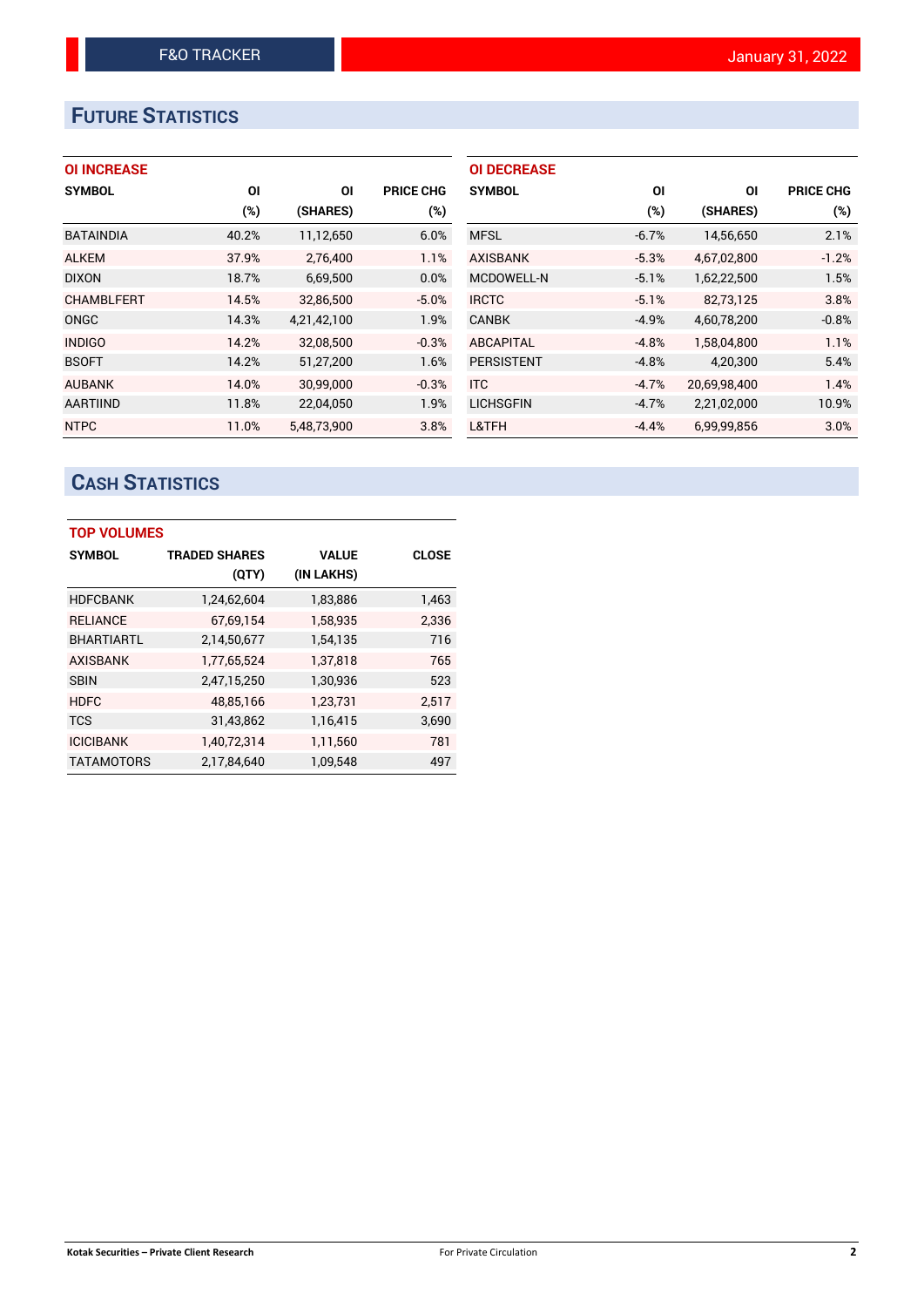# **OPTION STATISTICS**

## **SIGNIFICANT CALL OPEN INTEREST**

| <b>SYMBOL</b>     | <b>STRK</b><br><b>PRICE</b> | <b>OPTION</b><br>TYPE | <b>CLOSE</b><br>(RS) | FUT<br><b>CLOSE</b> | ΟI<br>(SHARES) |
|-------------------|-----------------------------|-----------------------|----------------------|---------------------|----------------|
|                   |                             |                       |                      |                     |                |
| ONGC              | 180                         | <b>CE</b>             | 2.0                  | 169                 | 147.07.000     |
| <b>NTPC</b>       | 135                         | <b>CE</b>             | 5.2                  | 138                 | 127,05,300     |
| ONGC              | 170                         | <b>CE</b>             | 5.2                  | 169                 | 91,86,100      |
| <b>NTPC</b>       | 145                         | <b>CE</b>             | 1.6                  | 138                 | 94,79,100      |
| <b>HEROMOTOCO</b> | 2,800                       | <b>CE</b>             | 43.3                 | 2,619               | 5,02,200       |
| <b>IOC</b>        | 125                         | <b>CE</b>             | 2.7                  | 122                 | 55,64,000      |
| <b>HINDALCO</b>   | 500                         | <b>CE</b>             | 15.0                 | 491                 | 41,52,725      |
| GAIL              | 150                         | CF                    | 2.5                  | 142                 | 43,73,700      |
| <b>MARUTI</b>     | 9,000                       | <b>CE</b>             | 158.5                | 8,577               | 3,91,800       |
| TCS               | 4,000                       | <b>CE</b>             | 22.6                 | 3,697               | 16,77,150      |

| <b>SIGNIFICANT PUT OPEN INTEREST</b> |             |               |              |              |           |  |  |  |
|--------------------------------------|-------------|---------------|--------------|--------------|-----------|--|--|--|
| <b>SYMBOL</b>                        | <b>STRK</b> | <b>OPTION</b> | <b>CLOSE</b> | <b>FUT</b>   | ΟI        |  |  |  |
|                                      | PRICE       | <b>TYPE</b>   | (RS)         | <b>CLOSE</b> | (SHARES)  |  |  |  |
| <b>MARUTI</b>                        | 8,000       | <b>PE</b>     | 119.6        | 8,577        | 1,87,000  |  |  |  |
| <b>NTPC</b>                          | 135         | <b>PE</b>     | 2.8          | 138          | 33,85,800 |  |  |  |
| <b>WIPRO</b>                         | 550         | <b>PE</b>     | 21.1         | 553          | 20,40,000 |  |  |  |
| <b>TATAMOTORS</b>                    | 450         | <b>PE</b>     | 6.9          | 499          | 34,39,950 |  |  |  |
| <b>HCLTECH</b>                       | 1,100       | PE            | 47.0         | 1,084        | 12,94,300 |  |  |  |
| <b>TATAMOTORS</b>                    | 500         | <b>PE</b>     | 24.9         | 499          | 31,26,450 |  |  |  |
| <b>TCS</b>                           | 3,700       | <b>PE</b>     | 102.2        | 3,697        | 5,46,000  |  |  |  |
| <b>ITC</b>                           | 200         | <b>PE</b>     | 2.0          | 214          | 82,08,000 |  |  |  |
| <b>RELIANCE</b>                      | 2,200       | <b>PE</b>     | 27.5         | 2,340        | 14,06,250 |  |  |  |
| <b>DRREDDY</b>                       | 4.000       | <b>PE</b>     | 64.9         | 4.224        | 92.875    |  |  |  |

| SIGNIFICANT CALL OPEN INTEREST ADDITION |              |               |                       |        |              |             |  |  |
|-----------------------------------------|--------------|---------------|-----------------------|--------|--------------|-------------|--|--|
| <b>SYMBOL</b>                           | <b>STRK</b>  | <b>OPTION</b> | OI CHG<br><b>OPEN</b> |        | <b>CLOSE</b> | <b>SYM</b>  |  |  |
|                                         | <b>PRICE</b> | TYPE          | <b>INT</b>            | $(\%)$ | (Rs)         |             |  |  |
| <b>NTPC</b>                             | 155          | <b>CE</b>     | 13,68,000             | 23900% | 0.7          | <b>IDFC</b> |  |  |
| <b>AXISBANK</b>                         | 880          | <b>CE</b>     | 1,86,000              | 15400% | 3.2          | CANI        |  |  |
| <b>LICHSGFIN</b>                        | 460          | <b>CE</b>     | 2,34,000              | 11600% | 2.8          | LT          |  |  |
| <b>LICHSGFIN</b>                        | 470          | <b>CE</b>     | 1.62.000              | 8000%  | 2.2          | <b>SBIN</b> |  |  |
| <b>ESCORTS</b>                          | 1,880        | <b>CE</b>     | 1,30,350              | 7800%  | 17.5         | <b>IOC</b>  |  |  |
| <b>ICICIBANK</b>                        | 980          | <b>CE</b>     | 1,78,750              | 6400%  | 1.0          | <b>RBLE</b> |  |  |
| <b>NTPC</b>                             | 170          | <b>CE</b>     | 2,73,600              | 4700%  | 0.3          | <b>ESCO</b> |  |  |
| <b>INDHOTEL</b>                         | 240          | <b>CE</b>     | 3,41,870              | 4150%  | 2.2          | <b>BHEI</b> |  |  |
| <b>NTPC</b>                             | 160          | <b>CE</b>     | 13,68,000             | 3900%  | 0.5          | <b>IOC</b>  |  |  |
| <b>ESCORTS</b>                          | 1.940        | <b>CE</b>     | 1.07.800              | 3820%  | 7.5          | <b>NMD</b>  |  |  |

| SIGNIFICANT PUT OPEN INTEREST ADDITION |                                                       |             |              |        |      |  |  |  |
|----------------------------------------|-------------------------------------------------------|-------------|--------------|--------|------|--|--|--|
| <b>SYMBOL</b>                          | <b>OPTION</b><br><b>OPEN</b><br><b>STRK</b><br>OI CHG |             | <b>CLOSE</b> |        |      |  |  |  |
|                                        | <b>PRICE</b>                                          | <b>TYPE</b> | <b>INT</b>   | (%)    | (Rs) |  |  |  |
| <b>IDFC</b>                            | 65                                                    | <b>PE</b>   | 12,90,000    | 12800% | 3.6  |  |  |  |
| <b>CANBK</b>                           | 245                                                   | <b>PE</b>   | 5,56,200     | 10200% | 15.0 |  |  |  |
| LT                                     | 1,740                                                 | <b>PE</b>   | 1,23,625     | 7067%  | 13.0 |  |  |  |
| <b>SBIN</b>                            | 535                                                   | <b>PE</b>   | 1.84.500     | 6050%  | 30.6 |  |  |  |
| <b>IOC</b>                             | 118                                                   | <b>PE</b>   | 2,66,500     | 4000%  | 2.3  |  |  |  |
| <b>RBLBANK</b>                         | 152                                                   | <b>PE</b>   | 11,71,600    | 3940%  | 12.0 |  |  |  |
| <b>ESCORTS</b>                         | 1,840                                                 | <b>PE</b>   | 1,96,900     | 2654%  | 29.9 |  |  |  |
| <b>BHEL</b>                            | 52                                                    | <b>PE</b>   | 5,04,000     | 2300%  | 1.3  |  |  |  |
| <b>IOC</b>                             | 123                                                   | <b>PE</b>   | 1,43,000     | 2100%  | 4.7  |  |  |  |
| <b>NMDC</b>                            | 115                                                   | <b>PE</b>   | 1,20,600     | 1700%  | 0.5  |  |  |  |

| <b>CALL OPTION VOLUMES</b> |              |               |                  | <b>PUT OPTION VOLUMES</b> |                  |              |               |                  |              |
|----------------------------|--------------|---------------|------------------|---------------------------|------------------|--------------|---------------|------------------|--------------|
| <b>SYMBOL</b>              | <b>STRK</b>  | <b>OPTION</b> | <b>CONTRACTS</b> | <b>CLOSE</b>              | <b>SYMBOL</b>    | <b>STRK</b>  | <b>OPTION</b> | <b>CONTRACTS</b> | <b>CLOSE</b> |
|                            | <b>PRICE</b> | <b>TYPE</b>   |                  | (Rs)                      |                  | <b>PRICE</b> | <b>TYPE</b>   |                  | (Rs)         |
| <b>RELIANCE</b>            | 2,400        | <b>CE</b>     | 20,817           | 51.5                      | <b>DRREDDY</b>   | 4,000        | <b>PE</b>     | 5,742            | 64.9         |
| <b>KOTAKBANK</b>           | 2.000        | <b>CE</b>     | 19.140           | 30.4                      | <b>RELIANCE</b>  | 2,200        | <b>PE</b>     | 5.703            | 27.5         |
| <b>RELIANCE</b>            | 2,500        | <b>CE</b>     | 17,522           | 24.9                      | <b>KOTAKBANK</b> | 1,900        | PE            | 5,350            | 65.4         |
| <b>INFY</b>                | 1.740        | <b>CE</b>     | 14.972           | 34.3                      | <b>RELIANCE</b>  | 2.300        | <b>PE</b>     | 5.162            | 57.4         |
| <b>LICHSGFIN</b>           | 400          | <b>CE</b>     | 14,233           | 12.5                      | <b>MARUTI</b>    | 8,000        | <b>PE</b>     | 4.970            | 119.6        |
| <b>INFY</b>                | 1.800        | <b>CE</b>     | 13.703           | 17.3                      | <b>TCS</b>       | 3.700        | <b>PE</b>     | 4.592            | 102.2        |
| <b>TCS</b>                 | 3,800        | <b>CE</b>     | 13,454           | 60.5                      | <b>DRREDDY</b>   | 4,200        | <b>PE</b>     | 4,541            | 137.0        |
| <b>DRREDDY</b>             | 4.500        | <b>CE</b>     | 13.143           | 55.4                      | <b>TATASTEEL</b> | 1.100        | <b>PE</b>     | 4.383            | 67.0         |
| <b>BHARTIARTL</b>          | 720          | <b>CE</b>     | 12,727           | 27.0                      | <b>DRREDDY</b>   | 4,300        | <b>PE</b>     | 4,158            | 189.0        |
| <b>TATASTEEL</b>           | 1,200        | <b>CE</b>     | 11,289           | 19.9                      | <b>KOTAKBANK</b> | 1.800        | PE            | 4,149            | 28.3         |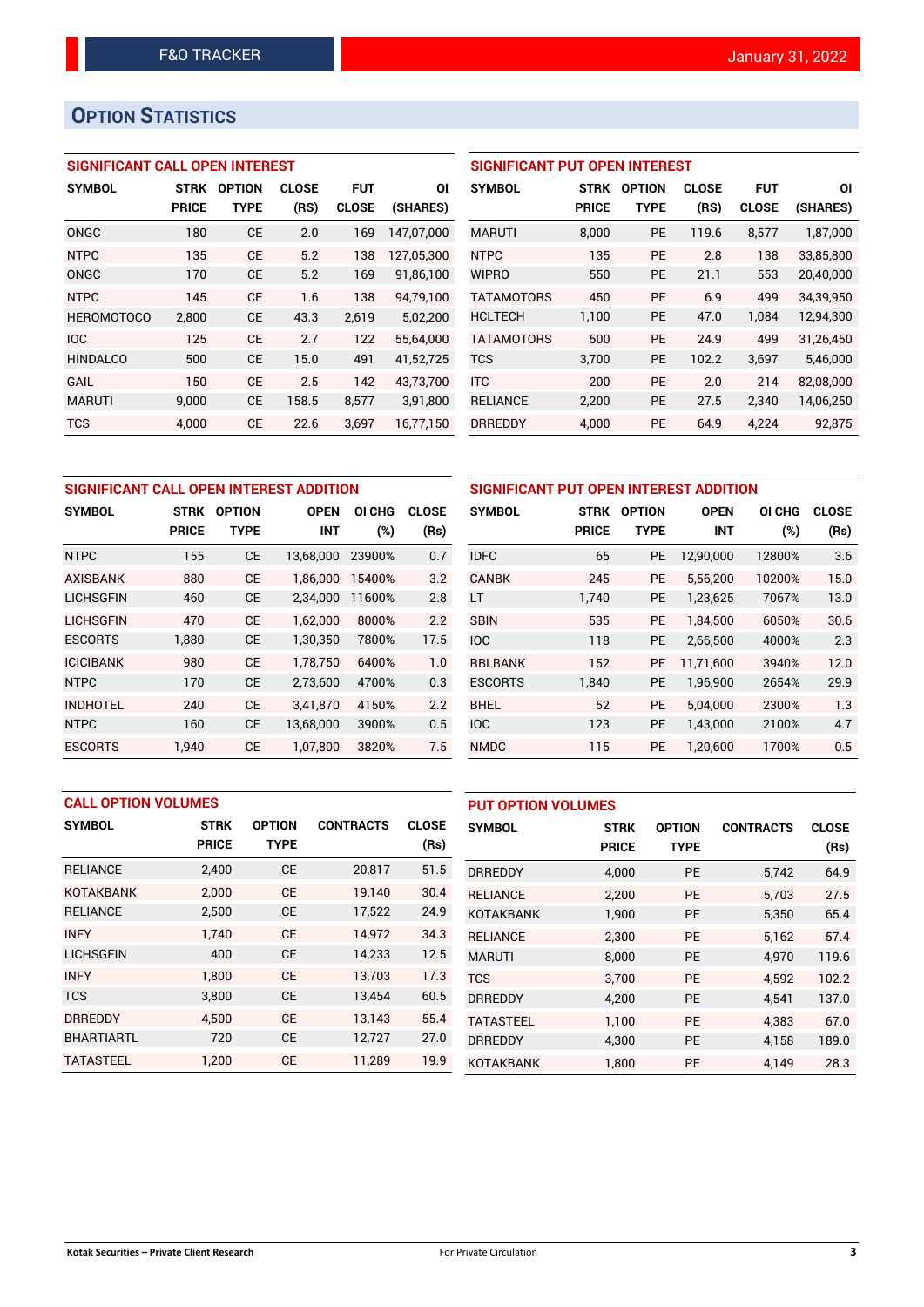## **RATING SCALE (PRIVATE CLIENT GROUP)**

- **BUY**  Stock/Index looks strong from the expiry/near term perspective and is expected to gain on the basis of technical and/or derivative parameters. Time frame is minimum of current expiry and in certain cases extend to the next series depending on the stock behaviour. Strict stop loss needs to be adhered to for every buy/long recommendation given.
- **SELL** Stock/Index looks weak from the expiry/near term perspective and is expected to gain on the basis of technical and/or derivative parameters. Time frame is minimum of current expiry and in certain cases extend to the next series depending on the stock behaviour. Strict stop loss needs to be adhered to for every sell/short recommendation given.

### **FUNDAMENTAL RESEARCH TEAM (PRIVATE CLIENT GROUP)**

**Shrikant Chouhan Arun Agarwal Amit Agarwal, CFA Hemali Dhame** shrikant.chouhan@kotak.com arun.agarwal@kotak.com agarwal.amit@kotak.com Hemali.Dhame@kotak.com +91 22 6218 5408 +91 22 6218 6443 +91 22 6218 6439 +91 22 6218 6433

Metals & Mining, Midcap Pharmaceuticals Research Associate Support Executive<br>
iatin.damania@kotak.com purvi.shah@kotak.com rini.mehta@kotak.com k.kathirvelu@kotak.com jatin.damania@kotak.com +91 22 6218 6440 +91 22 6218 6432 +91 80801 97299 +91 22 6218 6427

**Sumit Pokharna** Pankaj Kumar<br>Oil and Gas, Information Tech Midcap Oil and Gas, Information Tech sumit.pokharna@kotak.com pankajr.kumar@kotak.com +91 22 6218 6438 +91 22 6218 6434

**Jatin Damania Purvi Shah Rini Mehta K. Kathirvelu**

Transportation, Paints, FMCG Banking & Finance

## **TECHNICAL RESEARCH TEAM (PRIVATE CLIENT GROUP) Shrikant Chouhan Amol Athawale Sayed Haider**

[shrikant.chouhan@kotak.com](mailto:shrikant.chouhan@kotak.com) [amol.athawale@kotak.com](mailto:amol.athawale@kotak.com) Research Associate +91 22 6218 5408 +91 20 6620 3350 [sayed.haider@kotak.com](mailto:sayed.haider@kotak.com)

+91 22 62185498

### **DERIVATIVES RESEARCH TEAM (PRIVATE CLIENT GROUP)**

+91 79 6607 2231 +91 22 6218 5497 +91 33 6615 6273

**Sahaj Agrawal Prashanth Lalu Prasenjit Biswas, CMT, CFTe** [prasenjit.biswas@kotak.com](mailto:prasenjit.biswas@kotak.com)